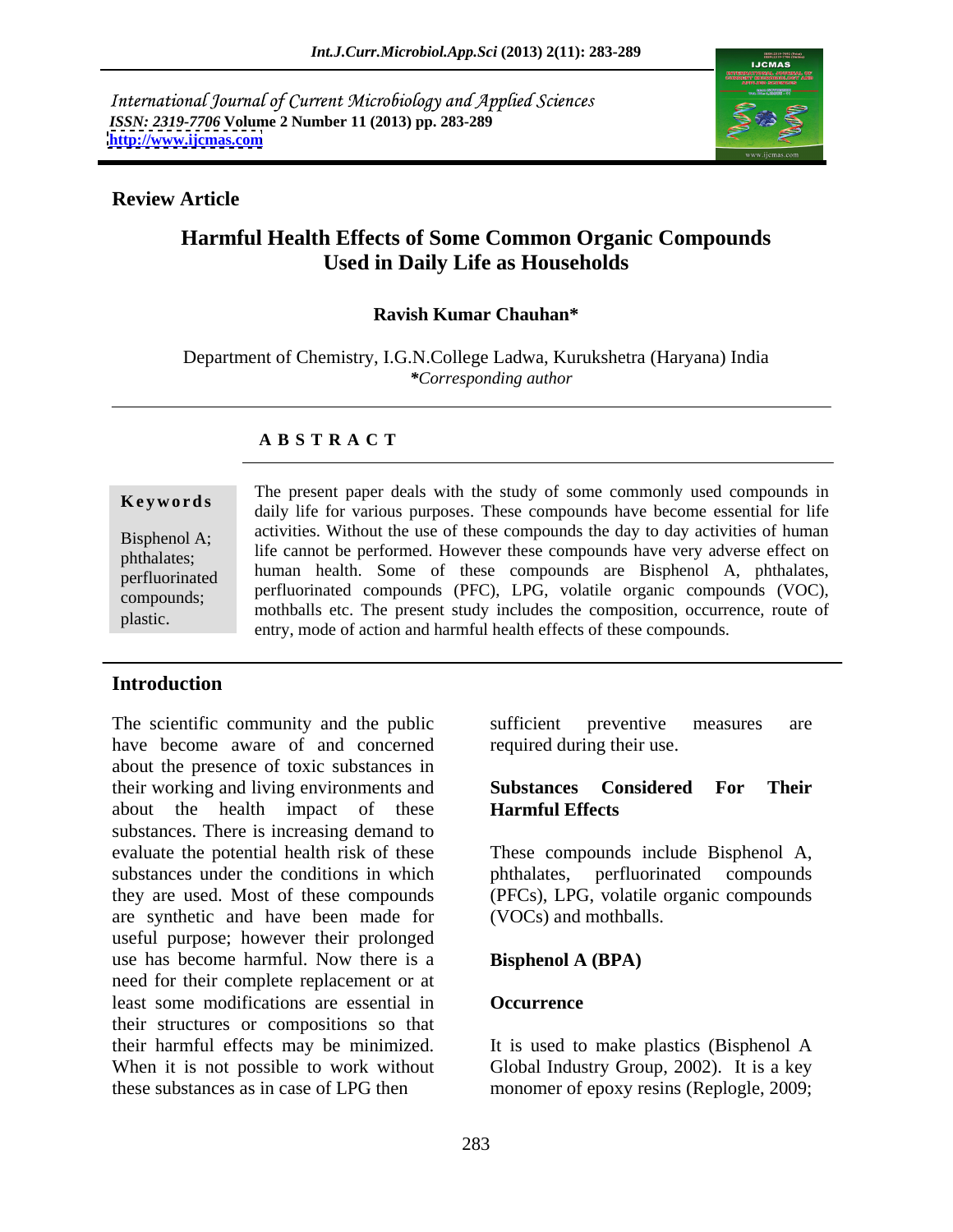Ridding life of Bisphenol A a challenge, adhesives, glues, building materials, 2008) and most of the co-Polycarbonate medical devices, detergents, packaging, plastic. The plastic materials manufactured children's toys, modeling clay, waxes, from them are used to make a variety of paints, printing inks, food products and products such as baby bottles, water bottles, sports equipment, medical devices, More Harmful Effects From BPA, 2009). (2008). They are also used in

activity. It results in attention deficits, action (Zoeller , 2007). It may increase cancer risk (Kashiwagi et al., 2009).<br>Studies on workers in Chinese BPA **Harmful-Effects** factories have shown that they were four dysfunction, reduced sexual desire and (Tamara et al., 2010).Even they have

They are used in a variety of substances such as enteric coatings of pharmaceutical emulsifying agents, etc. Other uses include adhesives, glues, building materials, medical devices, detergents, packaging, textiles.

dental devices, dental fillings, CDs, They are also used in soft plastic fishing DVDs, household electronics, eyeglass lures, paint pigments and sex toys made of lenses etc. BPA is also used as an so-called "jelly rubber". In household they antioxidant in some plasticizers, and as an are used as shower curtains, vinyl inhibitor in polymerization of PVC. Epoxy upholstery, floor tiles, food containers, resins made from Bisphenol A are used as wrappers and cleaning materials. In inner coatings of almost all food and Personal-care products of daily use beverage cans (Erickson, 2008). At least phthalates are present in perfume, eye 3.6 million tones of BPA are used by shadow, moisturizer, nail polish, liquid manufacturers every year (Studies Report soap and hair spray (Rudel and Perovich, **Harmful Effects** medical applications such as catheters and Bisphenol A is a weak endocrine used phthalates are di (2-ethylhexyl) disruptor. It can mimic's estrogenic phthalate (DEHP), diisodecyl phthalate hyperactivity, and increased sensitivity to benzylbutylphthalate (BBP). Phthalates drugs of abuse (Poimenova et al., 2010). with small R (CH<sub>3</sub>, C<sub>2</sub>H<sub>5</sub> etc.) groups are It has adverse effects on thyroid hormone used as solvents in perfumes and (2008). They are also used in manufacturing of modern electronics and blood transfusion devices. The commonly (DIDP), diisononyl phthalate (DINP) and pesticides.

# **Harmful Effects**

times more likely to report erectile When phthalates and plastic are mixed no overall dissatisfaction with their sex life phthalates are released readily in air. Their than other workers with no BPA exposure release is more when the plastic become ejaculation problems. concentrations of phthalates are more in **Phthalates Phthalates Phthalates exposure** than in rural and remote areas.<br>
The exposure of phthalate can be **Occurrence through direct use or by indirect means** pills, nutritional supplements, viscosity phthalates from food. They are also control agents, gelling agents, stabilizers, inhaled by breathing and through the skin, dispersants, lubricants, binders, the more volatile phthalates (Ursel et al., covalent bond is formed, therefore old or it breaks down. The outdoor air through leaching or environmental contamination. The diet is believed to be the main source of DEHP and other 2007) being inhaled more readily.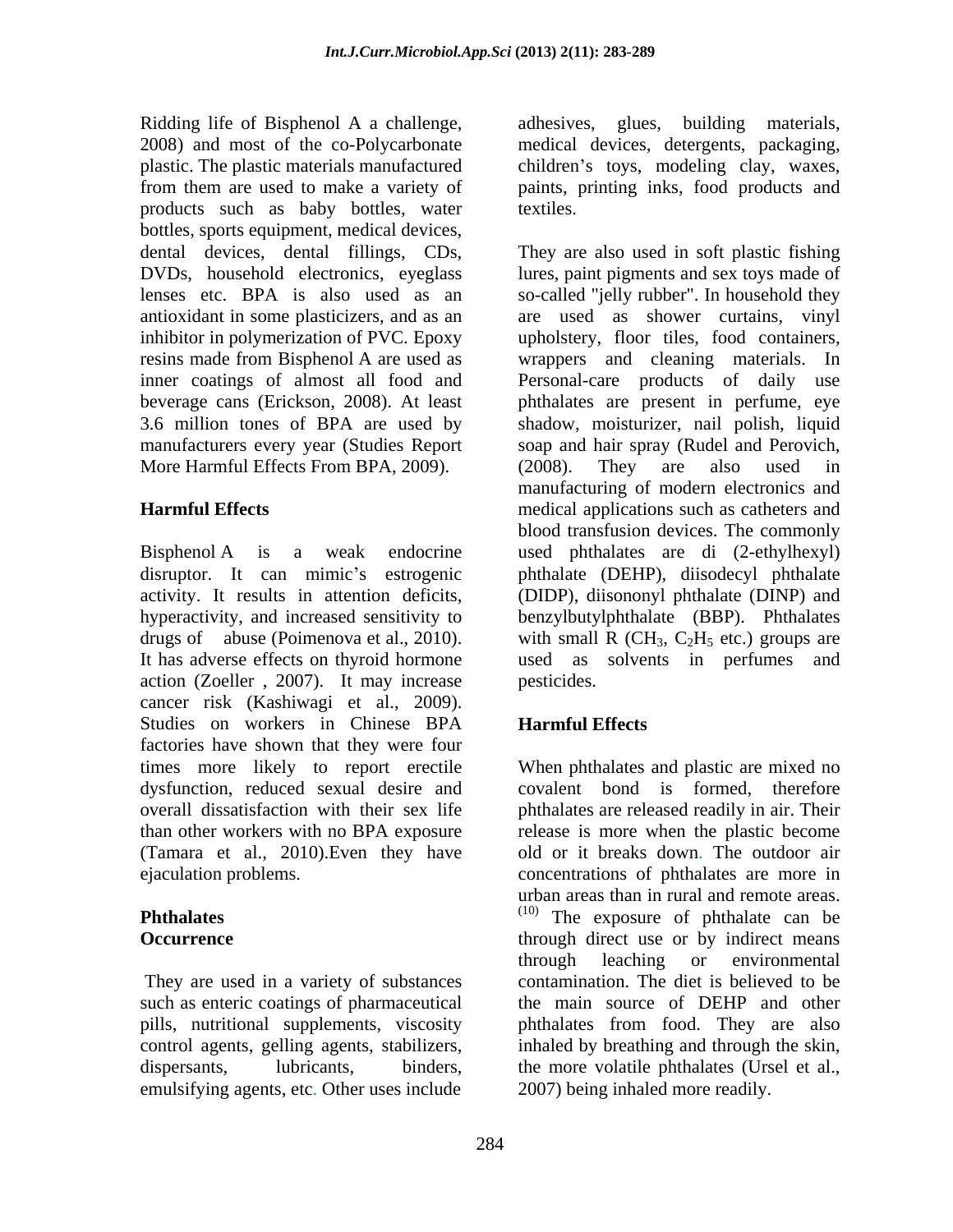The effects of phthalates exposure are mainly concentrated on children and certain level, the propane will burn with men's health, (Lopez-Carillo et al., 2010) yellow instead of blue flame and carbon however, due to increased cosmetic use by monoxide (CO) is produced which is women, they may be at higher risk. Much highly toxic to humans. It binds to of the current research on effects of hemoglobin with 200 times more affinity phthalate exposure include personal care than oxygen, thereby starving the brain of products (Waring and Harris, 2011). The oxygen. As the hemoglobin gets polluted *in vivo* and observational studies by Davis with CO the affected person feels sleepy *et al.* (1994) and Lopez-Carillo *et al.,* and ultimately dies. Now a days the LPG (2010), has shown relation between is used in geysers in bathrooms where phthalate exposure and endocrine again the supply of oxygen isless and disruption which leads to development of incomplete combustion produce CO which breast cancer. As endocrine disruptor they can have additive effects, thus their very small amounts can interact with other adequate ventilation. Moreover the harmful chemicals to have cumulative, addition of ethyl mercaptan to check adverse "cocktail effects" ((Waring and leakage in LPG has been enlisted as a Harris, 2011). hazardous and toxic chemical under the

The prenatal phthalate exposure in infants is related to low birth weights which is the main cause of death in children under 5 years of age and increased risk of cardiovascular and metabolic disease in

associated with disrupted insulin and pressure. They are present in paints, production. Thus people with higher varnishes, waxes, coatings etc. They are phthalate levels had roughly twice the risk used as solvents in many household of developing diabetes as compared with chemicals. They include mainly those having lower level of phthalates chlorofluorocarbons, benzene, methylene

**Occurrence:** It is used as fuel in houses, bakeries, shops, industries, factories, **Health effects** automobiles etc.

combustion products of LPG are  $H_2O$  and The  $CO<sub>2</sub>$  which have little adverse effect as it causes you to breathe a little faster. When closed room or a kitchen the problem time at home or in offices the exposure to

arises. If the oxygen supply falls below a proves fatal to a person in bathroom. To avoid this situation there should be adequate ventilation. Moreover the chemical accidents rules of 1996.

### **Volatile organic compounds (VOCs)**

### **Occurrence**

adulthood (Yunhui et al., 2009). These are the organic compounds which It has been found that phthalates were evaporate easily at ordinary temperature those having lower level of phthalates chlorofluorocarbons, benzene, methylene **Liquefied Petroleum Gas (LPG)** these substances are volatile therefore they chemicals.They include mainly chloride, perchloroethylene chloride. All cause air pollution.

# **Health effects**

**Harmful Effects** throat, loss of coordination, damage to causes you to breathe a little faster. When headache, allergic skin reaction, fatigue, there is insufficient supply of  $O_2$  as in a dizziness. As people spend most of their They cause irritation in eye, nose and liver, kidney and central nervous system. symptoms include conjunctival irritation, nose and throat discomfort, time at home or in offices the exposure to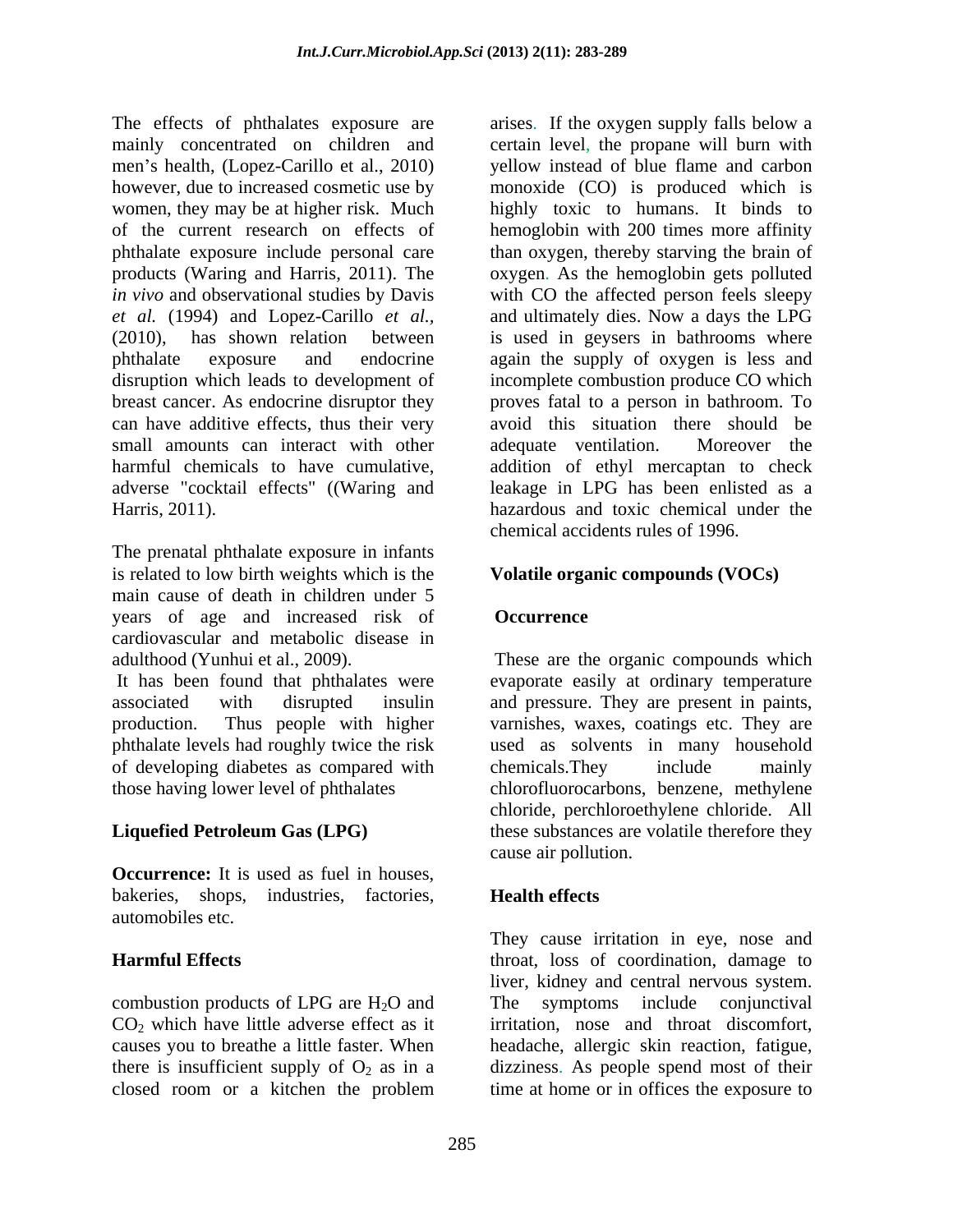VOCs can contribute to sick building Blood serum levels of PFOA were syndrome (Wang et al., 2007). The new and other indoor or outdoor air pollutants (Mendell, 2007) can cause respiratory increased occurrence of thyroid problems, allergy and immune effects. disease. Along with other related Some of these compounds are suspected of compounds, PFOA exposure was causing, or are known to cause, cancer in associated with an increased risk humans (Wolkoff et al., 2006). The of attention deficit hyperactivity

They are organofluorine compound in which all hydrogen atoms are replaced by fluorine atoms on a carbon chain and the molecule also contains at least one  $et al., 2009$ . different atom or functional group. They have properties similar to fluorocarbons (a **Moth Balls** wholly carbon and fluorine containing compound) as they are fluorocarbon Occurrence derivatives. They are widely used in diverse applications. PFCs persist in the pollutants because they are not known to degrade by any natural processes due to large strength of the carbon-fluorine bond

There are many PFCs, but the two most

PFOA or perfluorooctanoic acid, used to make fluoropolymers such as Teflon, Both naphthalene and 1, 4-<br>among other applications.  $\begin{array}{ccc} \text{a} & \text{b} & \text{c} \\ \text{c} & \text{d} & \text{d} & \text{d} \\ \text{d} & \text{d} & \text{d} & \text{d} \\ \text{e} & \text{d} & \text{e} & \text{d} \end{array}$ 

The studies on consumers have been clothing in a sealed container so that the

furnishings, wall coverings, the photocopy pregnancy or "infertility." (Fei et al., machines etc. in offices can contribute 2009). PFOA exposure has been shown VOCs into the air (Yu and Crump, 1998). associated with decreased semen quality,<br>In infants or children the man made VOCs (Joensen et al., 2009) increased amount of **Perfluorinated compounds (PFCs)** children aged 12–15 (Hoffman et al., **Occurrence** have been associated with preeclampsia VOCs can convinibue to sixth harmas public and the red associated with a method of PFOA were associated with a method serum level association of the sixth constraining. Soul coverage, the photon method can public in the s associated with an increased time to associated with decreased semen quality, (Joensen et al., 2009) increased amount of serum alanine aminotransferase and increased occurrence of thyroid disease. Along with other related compounds, PFOA exposure was associated with an increased risk of attention deficit hyperactivity disorder (ADHD) in a study of US 2010). PFOS levels in pregnant women (Stein et al., 2009). Levels have also been associated with altered thyroid hormone values (Dallaire et al., 2009) and an increased risk of high cholesterol (Nelson et al., 2009).

# **Moth Balls**

### **Occurrence**

environment as important organic which is highly inflammable. These days' (Lee, Jennifer (2003). strong, pungent, sickly-sweet odour. These important studied (Guo et al., cause damage to items being preserved 2009) compounds are: (Collecting and Preserving Insects and Earlier mothballs consisted of naphthalene modern mothballs consist of 1, 4 dichlorobenzene (p-dichlorobenzene, or PDB). Both of these ingredients have a two should not be mixed, as they react chemically to produce a liquid which may Mites: Tools and Techniques, 2011).

PFOS or perfluorooctanesulfonic acid,<br>used in the semiconductor industry.<br>moths and moth larvae. Both naphthalene and 1, 4 dichlorobenzene undergoes sublimation readily. The gas thus produced is toxic to moths and moth larvae.

**Harmful effects** For either of these insecticidal chemicals to be effective, they are placed with the vapours can build up and kill the moths. In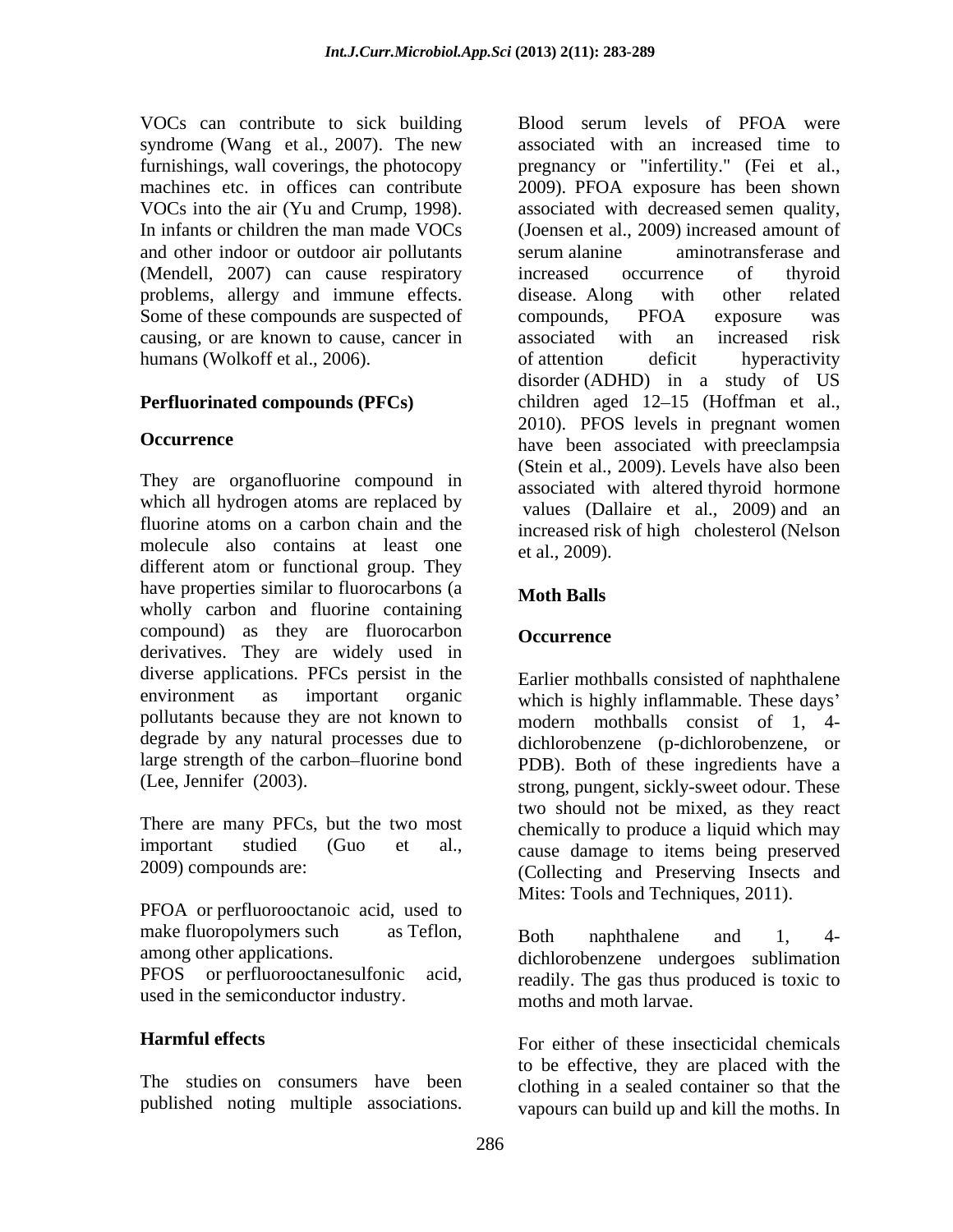a sealed atmosphere, these vapours are not need to be treated as such. They have also as harmful to people. The main exposures been found to be carcinogenic (Guide to would occur on filling or opening the containers, or from wearing clothes immediately after opening. The exposures Also they have been used for solvent are more harmful for infants. A possible abuse by adolescents, causing a variety of solution is to open the containers outside neurotoxic effect (Problem Wildlife in the and let the clothes hang and air out for a House, 2013). Older-formula mothballs day before wearing, though this practice have also been used by drag racers to will also expose the clothes to any moths enhance the octane value of petrol by that may be flying about, risking reinfestation. fuel and filtering out the remains with a

In addition to repelling or killing insects such as moths and silverfish, mothballs **Route of Entry** have been used as a stovepipe cleaner, snake repellent, and to keep away mice or

The main concern about the use of the packing material, food articles or the man mothballs is used as a snake, mouse, or made material such as polymer which we animal repellent or as poison. However their easy access to children, pets, and beneficial animals is fatal. Leaving them **Mode of Action** in a living space unprotected makes it very easy for unintended victims such as The mode of action depends upon the children and pets to gain access to them. Mothballs are highly toxic when ingested time, type of victims etc. Most of these and can cause serious illness or death. In chemicals are described as endocrine addition to this, using a very large quantity of mothballs in a basement or a living highest estimated daily intake of BPA is space may cause serious respiratory problems in people living in the space (Health Effects of Mothballs, 2013). with polycarbonate baby bottles and baby

Mothballs have been promoted as a food cans lined with epoxy resins. The squirrel repellent, and are an ingredient in main concern is neurodevelopmental some commercial repellent products. They toxicity, based upon the concept that the are generally ineffective, and are no developing brain of a human foetus or substitute for physical measures to exclude infants is more susceptible to injury from squirrels from building interiors toxic agents than that of an adult. It is (Mothballs (Naphthalene and Para suggested that metabolic disorders and

those made of para-dichlorobenzene and

Safe Removal, 2012).

House, 2013). Older-formula mothballs dissolving the mothballs in some of the filter paper.

# **Route of Entry**

other pests (Frank, 2000). therefore the route of entry is mainly **Harmful effects** absorbed by skin. Some of these Most of these compounds are volatile, inhalation. However some of them may be compounds enter the body along with the use in our daily life.

### **Mode of Action**

dichlorobenzene, 2013). carcinogenicity are other biological effects dichlorobenzene, 2013). carcinogenicity are other biological effects<br>Mothballs are a neurotoxin especially that might be related to BPA exposure. concentration of the chemical, exposure disruptor, e. g. BPA and phthalates. The assumed to be for infants and children, via their food where it has been in contact toxic agents than that of an adult. It is that might be related to BPA exposure.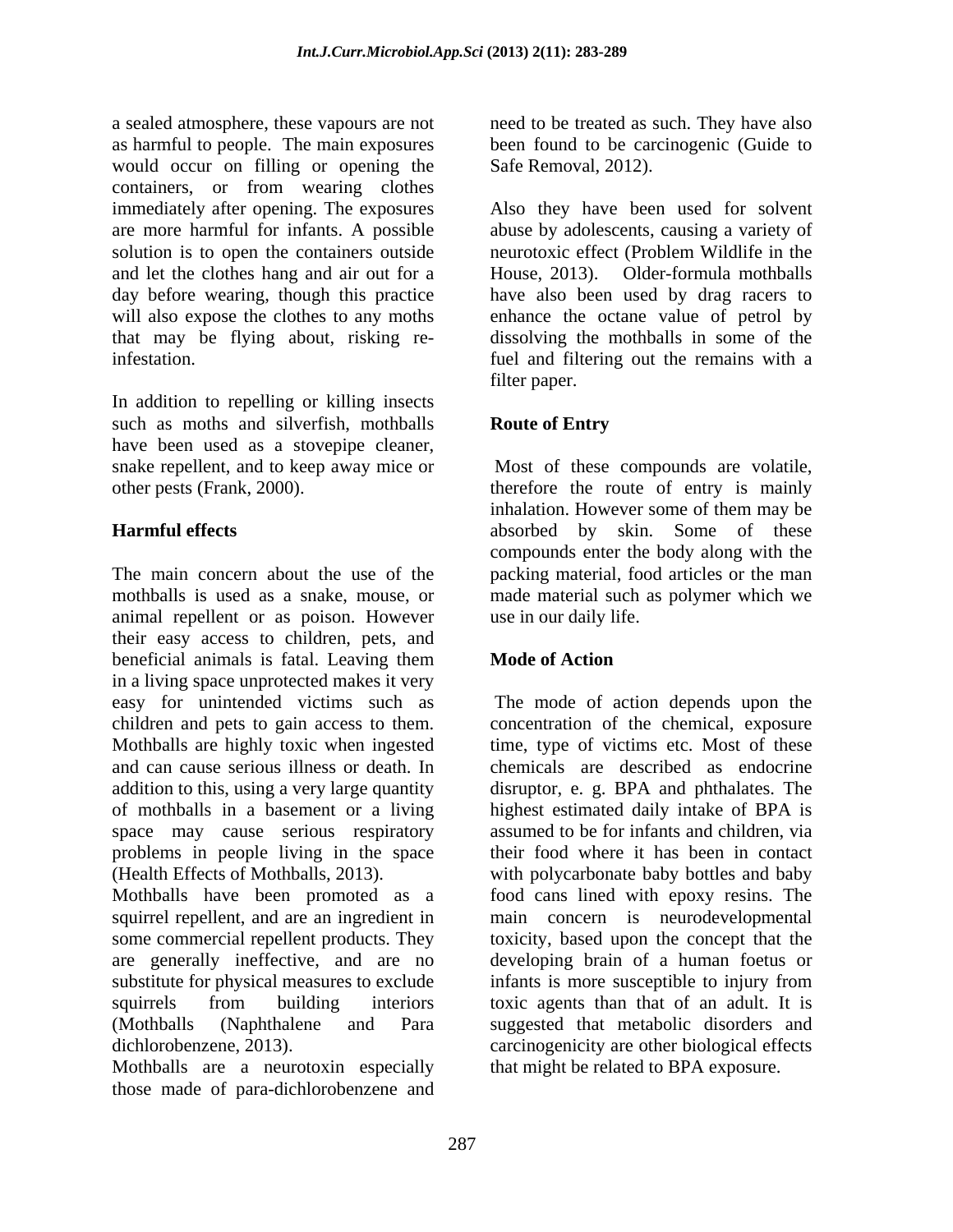The incomplete combustion of LPG in minimal exposure span etc. The alternate limited supply of  $O_2$  produces CO which<br>pollutes hemoglobin thereby causing fatal

The studies on perfluorinated compounds is mainly extracellular. Both compounds have a high affinity for binding to B- environmental surveillance measures lipoproteins, albumin, and liver fatty acid binding protein. The presence of PFOS,<br>PFOA and several other PFCs has been these chemicals cross the placenta.

The mode of action of moth balls (p dichlorobenzene) on non-target organisms is not precisely known, but may involve the binding of its oxidative metabolites such as the epoxide to proteins within the cells of mammals. The endocrine disrupting potential of p-dichlorobenzene has been evaluated by the researchers.

Prevention from the harmful effects of these substances includes implementation of engineering control, general room reduced usage, alternate arrangement, the medical practitioners helps them to replacement by non or less-toxic materials, out of reach of unintended victims etc. chemicals. This also helps in When local exhaust ventilation is not recommending various preventive available or feasible, personal respiratory

The reduced use includes the applications

pollutes hemoglobin thereby causing fatal packaging materials, natural finishing environment for the victim. The VOC methods etc. The above mentioned being highly volatile enter the body substancescan be replaced by non or lessmainly through inhalation and attack the toxic. For example, camphor, an insect respiratory as well as the nervous system. repellent, can also be used as a less-toxic arrangement means the use of traditional ingredient in mothballs.

such as PFOS and PFOA have shown that Similarly Mehandi can be used for these compounds are distributed mainly to colouring hairs instead of synthetic agents. the serum, kidney, and liver, with liver These chemicals should be kept out of concentrations being several times higher reach of children or illiterate people which than serum concentrations; the distribution are unintended victims. If effects of any Similarly Mehandi can be used for of these chemical is observed medical and environmental surveillance measures should be undertaken.

PFOA and several other PFCs has been Every year large number of people suffers reported in umbilical cord blood indicating from various diseases caused by health **Preventive Measures** balls is 10 ppm, for LPG it is 1000 ppm The incomplete continuous of TFG in minimal exposure span etc. The alternate<br>
finitely span etc. The alternate personalistic incomplex of the product incomplex for the stellar<br>
political personal-care in the stellar perso hazardous chemicals. All chemical substances are toxic at some concentration. A concentration exists for substances from which no injurious effect will result, no matter how often the exposure is repeated. This concentration is known as threshold limit value (TLV). In other words, TLV is a time related average concentration of hazardous agent in atmosphere. Each chemical have a threshold limit value e.g. TLV for moth per day.

ventilation, local exhaust ventilation, necessary. Knowledge of the diseases by protection should be used. history from the patients also helps to To minimize their effect thorough study of the causes and preventive measures are the medical practitioners helps them to minimize the use and abuse of the chemicals. This also helps in recommending various preventive measures to the affected persons. A proper avoid unwanted use and unwarranted exposure for the unintended victims.